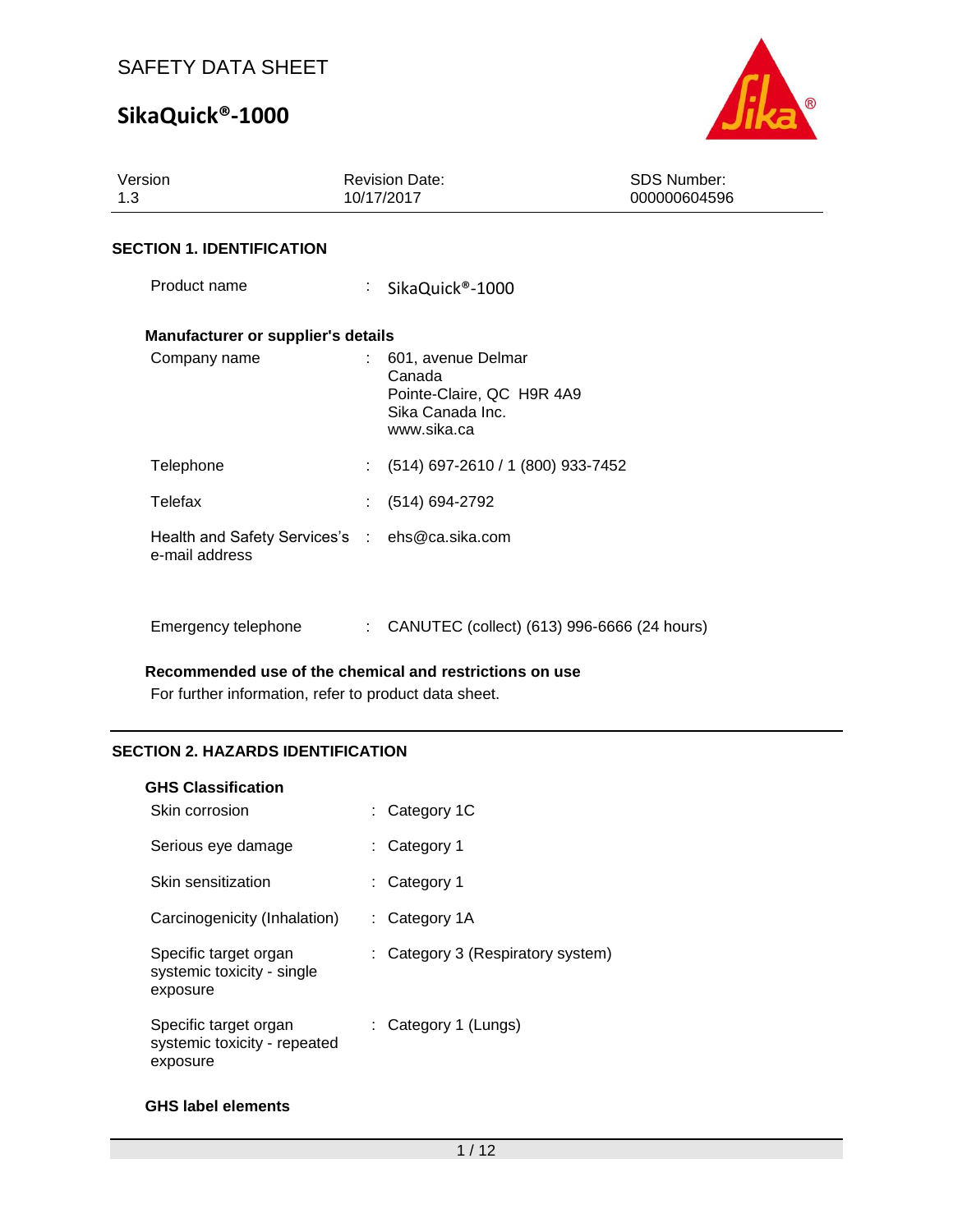# **SikaQuick®-1000**



| Version<br>1.3                  | <b>Revision Date:</b><br>10/17/2017                                                                                                                                                                                                                   | SDS Number:<br>000000604596                                                                                                                                                                                                                                                                                                                                                                                                                                                                                                                                                                                                                                                                                                                                                                                                                                                                                                                                                                                                                                                                                                                                                                                                                                  |
|---------------------------------|-------------------------------------------------------------------------------------------------------------------------------------------------------------------------------------------------------------------------------------------------------|--------------------------------------------------------------------------------------------------------------------------------------------------------------------------------------------------------------------------------------------------------------------------------------------------------------------------------------------------------------------------------------------------------------------------------------------------------------------------------------------------------------------------------------------------------------------------------------------------------------------------------------------------------------------------------------------------------------------------------------------------------------------------------------------------------------------------------------------------------------------------------------------------------------------------------------------------------------------------------------------------------------------------------------------------------------------------------------------------------------------------------------------------------------------------------------------------------------------------------------------------------------|
| Hazard pictograms               |                                                                                                                                                                                                                                                       |                                                                                                                                                                                                                                                                                                                                                                                                                                                                                                                                                                                                                                                                                                                                                                                                                                                                                                                                                                                                                                                                                                                                                                                                                                                              |
| Signal Word                     | Danger                                                                                                                                                                                                                                                |                                                                                                                                                                                                                                                                                                                                                                                                                                                                                                                                                                                                                                                                                                                                                                                                                                                                                                                                                                                                                                                                                                                                                                                                                                                              |
| <b>Hazard Statements</b>        | H335 May cause respiratory irritation.<br>H350i May cause cancer by inhalation.<br>repeated exposure.                                                                                                                                                 | : H314 Causes severe skin burns and eye damage.<br>H317 May cause an allergic skin reaction.<br>H372 Causes damage to organs (Lungs) through prolonged or                                                                                                                                                                                                                                                                                                                                                                                                                                                                                                                                                                                                                                                                                                                                                                                                                                                                                                                                                                                                                                                                                                    |
| <b>Precautionary Statements</b> | <b>Prevention:</b><br>and understood.<br>the workplace.<br>face protection.<br><b>Response:</b><br>induce vomiting.<br>CENTER/doctor.<br>CENTER/doctor.<br>attention.<br>attention.<br>reuse.<br>Storage:<br>tightly closed.<br>P405 Store locked up. | P201 Obtain special instructions before use.<br>P202 Do not handle until all safety precautions have been read<br>P260 Do not breathe dust/ fume/ gas/ mist/ vapors/ spray.<br>P264 Wash skin thoroughly after handling.<br>P270 Do not eat, drink or smoke when using this product.<br>P272 Contaminated work clothing must not be allowed out of<br>P271 Use only outdoors or in a well-ventilated area.<br>P280 Wear protective gloves/ protective clothing/ eye protection/<br>P301 + P330 + P331 IF SWALLOWED: Rinse mouth. Do NOT<br>P303 + P361 + P353 IF ON SKIN (or hair): Take off immediately<br>all contaminated clothing. Rinse skin with water.<br>P304 + P340 + P310 IF INHALED: Remove person to fresh air<br>and keep comfortable for breathing. Immediately call a POISON<br>P305 + P351 + P338 + P310 IF IN EYES: Rinse cautiously with<br>water for several minutes. Remove contact lenses, if present<br>and easy to do. Continue rinsing. Immediately call a POISON<br>P308 + P313 IF exposed or concerned: Get medical advice/<br>P333 + P313 If skin irritation or rash occurs: Get medical advice/<br>P362 + P364 Take off contaminated clothing and wash it before<br>P403 + P233 Store in a well-ventilated place. Keep container |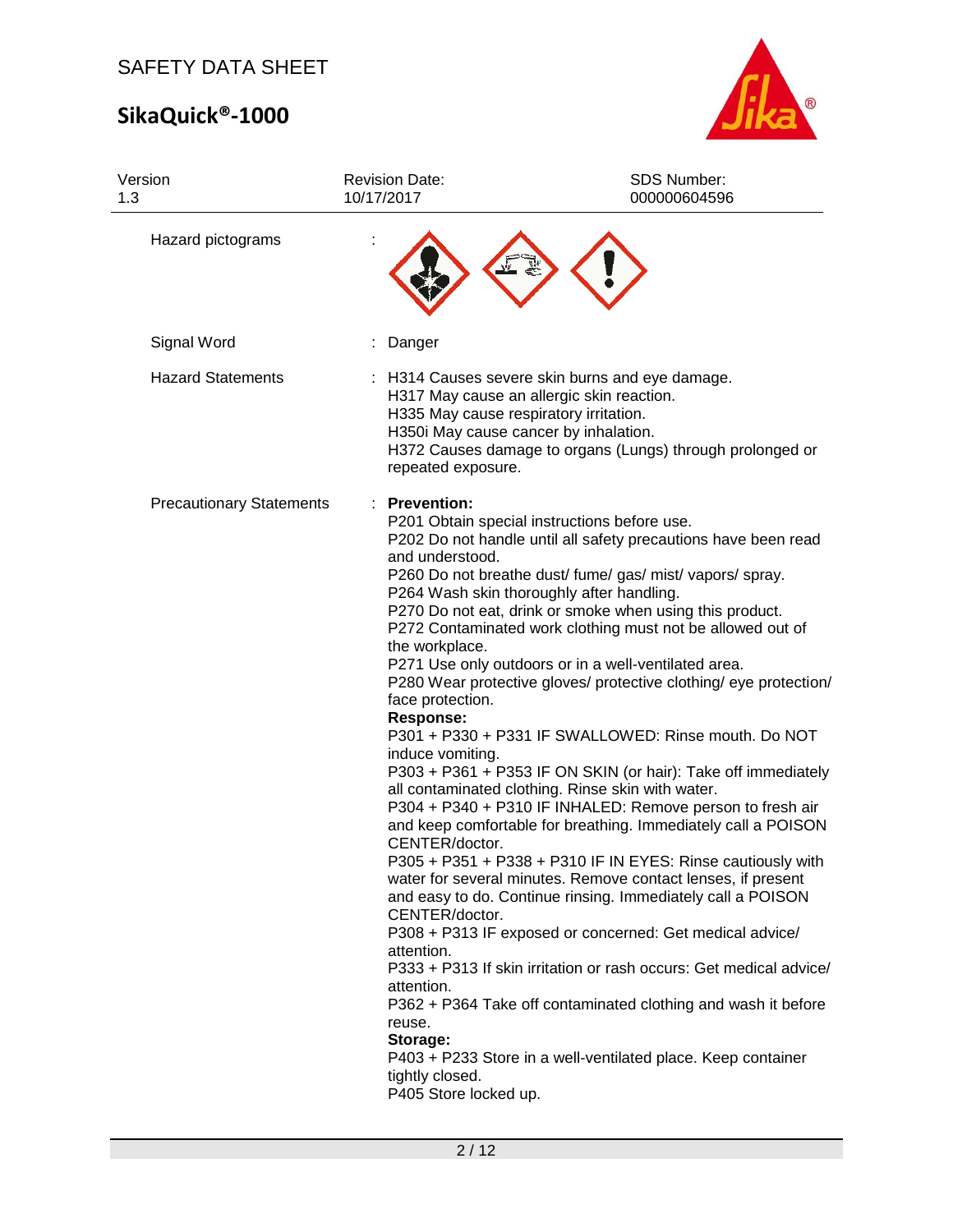# **SikaQuick®-1000**



| Version | <b>Revision Date:</b> | SDS Number:  |
|---------|-----------------------|--------------|
| 1.3     | 10/17/2017            | 000000604596 |
|         |                       |              |

## **Disposal:**

P501 Dispose of contents/ container to an approved waste disposal plant.

## **Other hazards**

None known.

## **Supplemental information**

If product is in liquid or paste form, physical or health hazards listed related to dust are not considered significant. However, product may contain substances that could be potential hazards if caused to become airborne due to grinding, sanding or other abrasive processes.

### **SECTION 3. COMPOSITION/INFORMATION ON INGREDIENTS**

### **Hazardous ingredients**

| Chemical name      | CAS-No.    | Concentration (% w/w) |
|--------------------|------------|-----------------------|
| Quartz (SiO2) <5um | 14808-60-7 | $>=$ 30 $-$ < 40      |
| Quartz (SiO2)      | 14808-60-7 | $>= 30 - 40$          |
| I Portland cement  | 65997-15-1 | $>= 10 - 20$          |

## **SECTION 4. FIRST AID MEASURES**

| General advice          | : Move out of dangerous area.<br>Consult a physician.<br>Show this material safety data sheet to the doctor in<br>attendance.                                                                                                                                                                                           |
|-------------------------|-------------------------------------------------------------------------------------------------------------------------------------------------------------------------------------------------------------------------------------------------------------------------------------------------------------------------|
| If inhaled              | $\therefore$ Move to fresh air.<br>Consult a physician after significant exposure.                                                                                                                                                                                                                                      |
| In case of skin contact | : Take off contaminated clothing and shoes immediately.<br>Wash off with soap and plenty of water.<br>Immediate medical treatment is necessary as untreated<br>wounds from corrosion of the skin heal slowly and with<br>difficulty.                                                                                    |
| In case of eye contact  | : Small amounts splashed into eyes can cause irreversible<br>tissue damage and blindness.<br>In the case of contact with eyes, rinse immediately with plenty<br>of water and seek medical advice.<br>Continue rinsing eyes during transport to hospital.<br>Remove contact lenses.<br>Keep eye wide open while rinsing. |
| If swallowed            | : Clean mouth with water and drink afterwards plenty of water.<br>Do not induce vomiting without medical advice.                                                                                                                                                                                                        |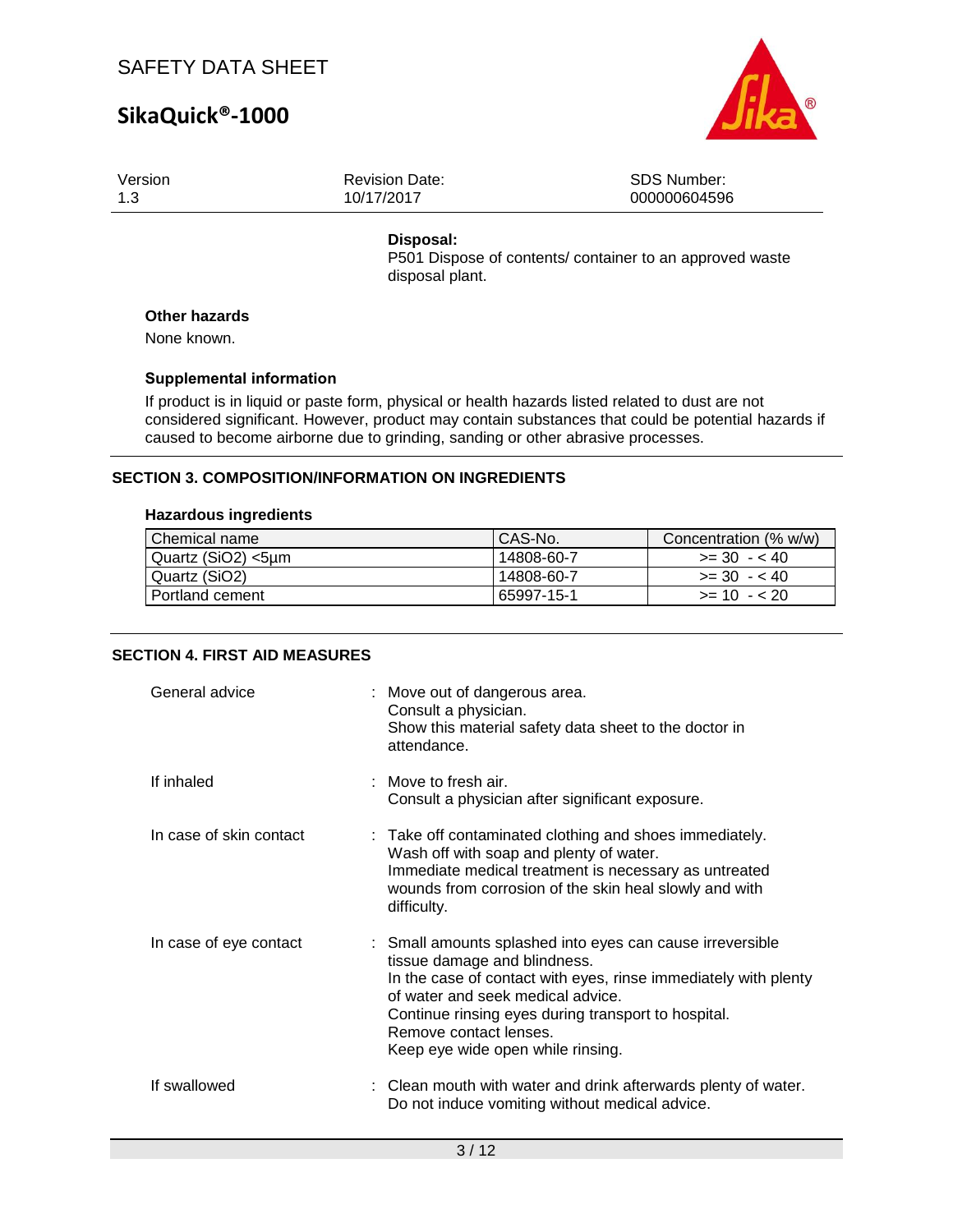# **SikaQuick®-1000**



| Version<br>1.3                         | <b>Revision Date:</b><br>10/17/2017                                                                                                                                                                                                                                                                                                                           | <b>SDS Number:</b><br>000000604596                                                                                      |
|----------------------------------------|---------------------------------------------------------------------------------------------------------------------------------------------------------------------------------------------------------------------------------------------------------------------------------------------------------------------------------------------------------------|-------------------------------------------------------------------------------------------------------------------------|
| Most important symptoms                | Do not give milk or alcoholic beverages.<br>Take victim immediately to hospital.<br>: Health injuries may be delayed.                                                                                                                                                                                                                                         | Never give anything by mouth to an unconscious person.                                                                  |
| and effects, both acute and<br>delayed | corrosive effects<br>irritant effects<br>sensitizing effects<br>carcinogenic effects<br>Cough<br>Respiratory disorder<br>Allergic reactions<br>Dermatitis<br>and symptoms.<br>May cause an allergic skin reaction.<br>Causes serious eye damage.<br>May cause respiratory irritation.<br>May cause cancer by inhalation.<br>exposure.<br>Causes severe burns. | See Section 11 for more detailed information on health effects<br>Causes damage to organs through prolonged or repeated |
| Notes to physician                     | : Treat symptomatically.                                                                                                                                                                                                                                                                                                                                      |                                                                                                                         |

## **SECTION 5. FIRE-FIGHTING MEASURES**

| Suitable extinguishing media                      | : Use extinguishing measures that are appropriate to local<br>circumstances and the surrounding environment.                                                                                                                    |
|---------------------------------------------------|---------------------------------------------------------------------------------------------------------------------------------------------------------------------------------------------------------------------------------|
| Further information                               | : Collect contaminated fire extinguishing water separately. This<br>must not be discharged into drains.<br>Fire residues and contaminated fire extinguishing water must<br>be disposed of in accordance with local regulations. |
| Special protective equipment<br>for fire-fighters | : In the event of fire, wear self-contained breathing apparatus.                                                                                                                                                                |

## **SECTION 6. ACCIDENTAL RELEASE MEASURES**

| Personal precautions,<br>protective equipment and<br>emergency procedures | : Use personal protective equipment.<br>Avoid breathing dust.<br>Deny access to unprotected persons.                                                    |  |  |
|---------------------------------------------------------------------------|---------------------------------------------------------------------------------------------------------------------------------------------------------|--|--|
| <b>Environmental precautions</b>                                          | : Do not flush into surface water or sanitary sewer system.<br>If the product contaminates rivers and lakes or drains inform<br>respective authorities. |  |  |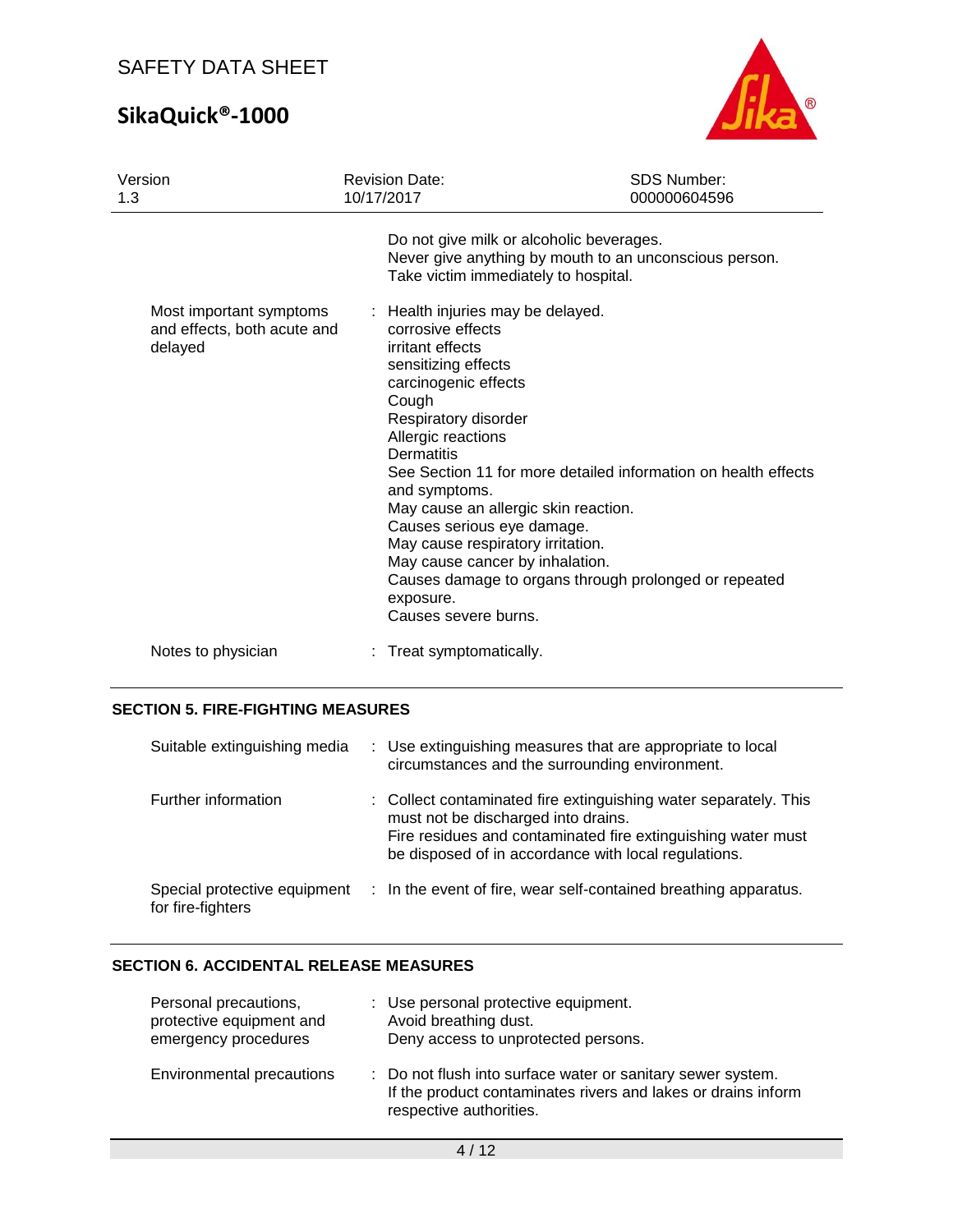# **SikaQuick®-1000**



| Version<br>1.3                                           |  | <b>SDS Number:</b><br><b>Revision Date:</b><br>10/17/2017<br>000000604596                                                                            |                                                                                                                                                                                                                                                                                                                                                                                                                                 |  |  |
|----------------------------------------------------------|--|------------------------------------------------------------------------------------------------------------------------------------------------------|---------------------------------------------------------------------------------------------------------------------------------------------------------------------------------------------------------------------------------------------------------------------------------------------------------------------------------------------------------------------------------------------------------------------------------|--|--|
|                                                          |  | cannot be contained.                                                                                                                                 | Local authorities should be advised if significant spillages                                                                                                                                                                                                                                                                                                                                                                    |  |  |
| Methods and materials for<br>containment and cleaning up |  |                                                                                                                                                      | : Pick up and arrange disposal without creating dust.<br>Keep in suitable, closed containers for disposal.                                                                                                                                                                                                                                                                                                                      |  |  |
| <b>SECTION 7. HANDLING AND STORAGE</b>                   |  |                                                                                                                                                      |                                                                                                                                                                                                                                                                                                                                                                                                                                 |  |  |
| Advice on protection against<br>fire and explosion       |  | at places where dust is formed.                                                                                                                      | : Avoid dust formation. Provide appropriate exhaust ventilation                                                                                                                                                                                                                                                                                                                                                                 |  |  |
| Advice on safe handling                                  |  | : Avoid formation of respirable particles.<br>section 8).<br>For personal protection see section 8.<br>being used.<br>application area.<br>products. | Avoid exceeding the given occupational exposure limits (see<br>Do not get in eyes, on skin, or on clothing.<br>Persons with a history of skin sensitization problems or<br>asthma, allergies, chronic or recurrent respiratory disease<br>should not be employed in any process in which this mixture is<br>Smoking, eating and drinking should be prohibited in the<br>Follow standard hygiene measures when handling chemical |  |  |
| Conditions for safe storage                              |  | : Prevent unauthorized access.<br>Store in original container.<br>Keep in a well-ventilated place.<br>Observe label precautions.                     | Store in accordance with local regulations.                                                                                                                                                                                                                                                                                                                                                                                     |  |  |

## **SECTION 8. EXPOSURE CONTROLS/PERSONAL PROTECTION**

## **Ingredients with workplace control parameters**

| Ingredients        | CAS-No.    | Value type<br>(Form of<br>exposure)        | Control<br>parameters /<br>Permissible<br>concentration | <b>Basis</b> |
|--------------------|------------|--------------------------------------------|---------------------------------------------------------|--------------|
| Quartz (SiO2) <5µm | 14808-60-7 | <b>TWA</b><br>(Respirable<br>fraction)     | $0.1$ mg/m $3$                                          | CA ON OEL    |
|                    |            | <b>TWA</b><br>(Respirable<br>particulates) | $0.025$ mg/m3                                           | CA AB OEL    |
|                    |            | <b>TWAEV</b><br>respirable                 | $0.1$ mg/m $3$                                          | CA QC OEL    |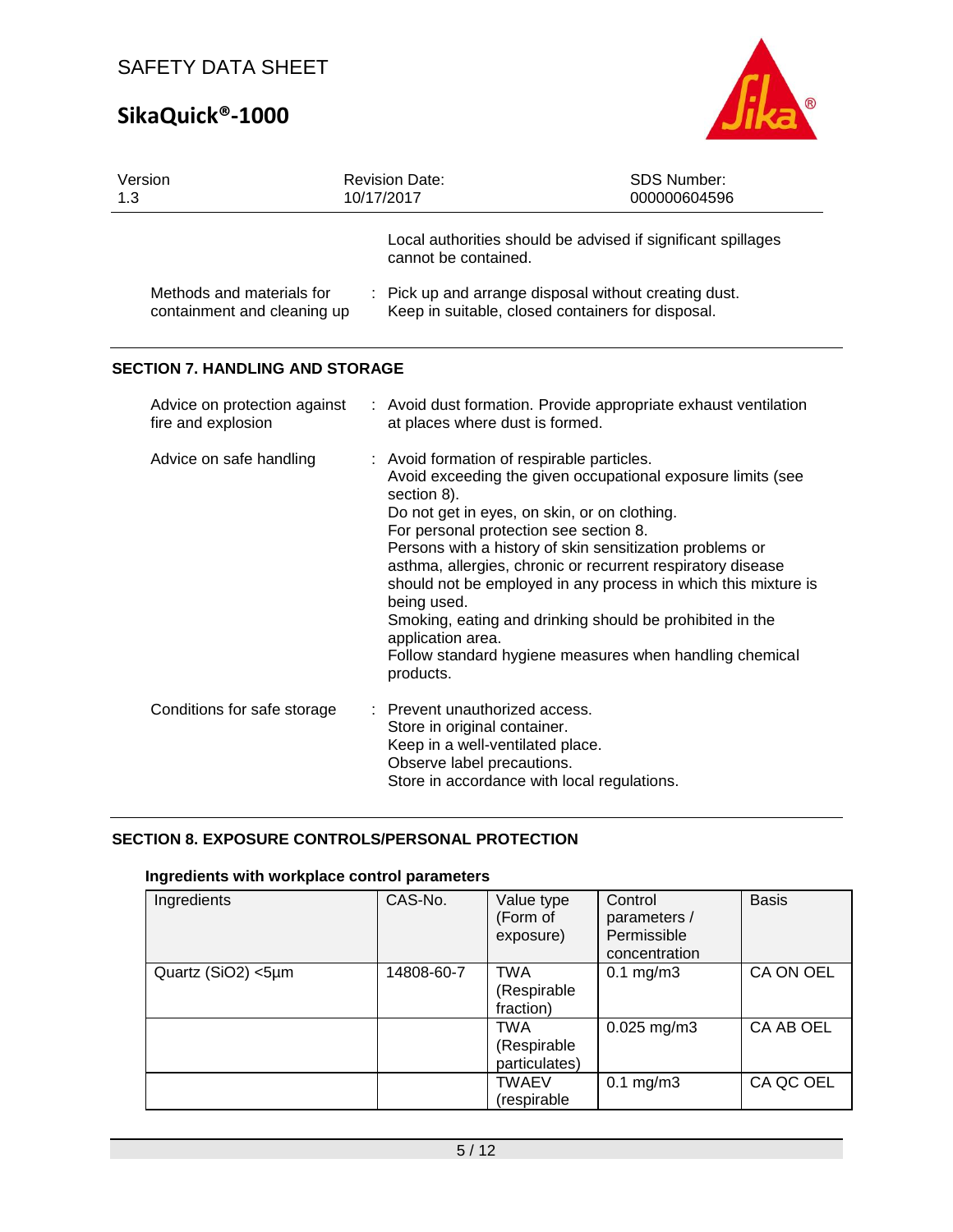## **SikaQuick®-1000**



Version 1.3 Revision Date: 10/17/2017 SDS Number: 000000604596 dust) TWA (Respirable) 0.025 mg/m3 (Silica) CA BC OEL TWA (Respirable fraction) 0.025 mg/m3 (Silica) ACGIH Quartz (SiO2) 14808-60-7 TWA (Respirable fraction) 0.1 mg/m3 CA ON OEL TWA (Respirable particulates) 0.025 mg/m3 CA AB OEL **TWAEV** (respirable dust) 0.1 mg/m3 CA QC OEL TWA (Respirable) 0.025 mg/m3 (Silica) CA BC OEL TWA (Respirable fraction) 0.025 mg/m3 (Silica) ACGIH Portland cement 65997-15-1 TWA 10 mg/m3 CA AB OEL **TWAEV** (respirable dust) 5 mg/m3 CA QC OEL **TWAEV** (total dust) 10 mg/m3 CA QC OEL TWA (Respirable) 1 mg/m3 CA BC OEL TWA (Respirable fraction) 1 mg/m3 ACGIH calcium sulfate  $\vert$  7778-18-9 TWA (Inhalable) 10 mg/m3 CA BC OEL **TWAEV** (respirable dust) 5 mg/m3 CA QC OEL **TWAEV** (total dust) 10 mg/m3 CA QC OEL TWA | 10 mg/m3 | CA AB OEL TWA 10 mg/m3 (Calcium) CA AB OEL TWA 10 mg/m3 (Calcium) CA AB OEL TWA (Inhalable fraction) 10 mg/m3 (Calcium) ACGIH TWA (Inhalable 10 mg/m3 (Calcium) ACGIH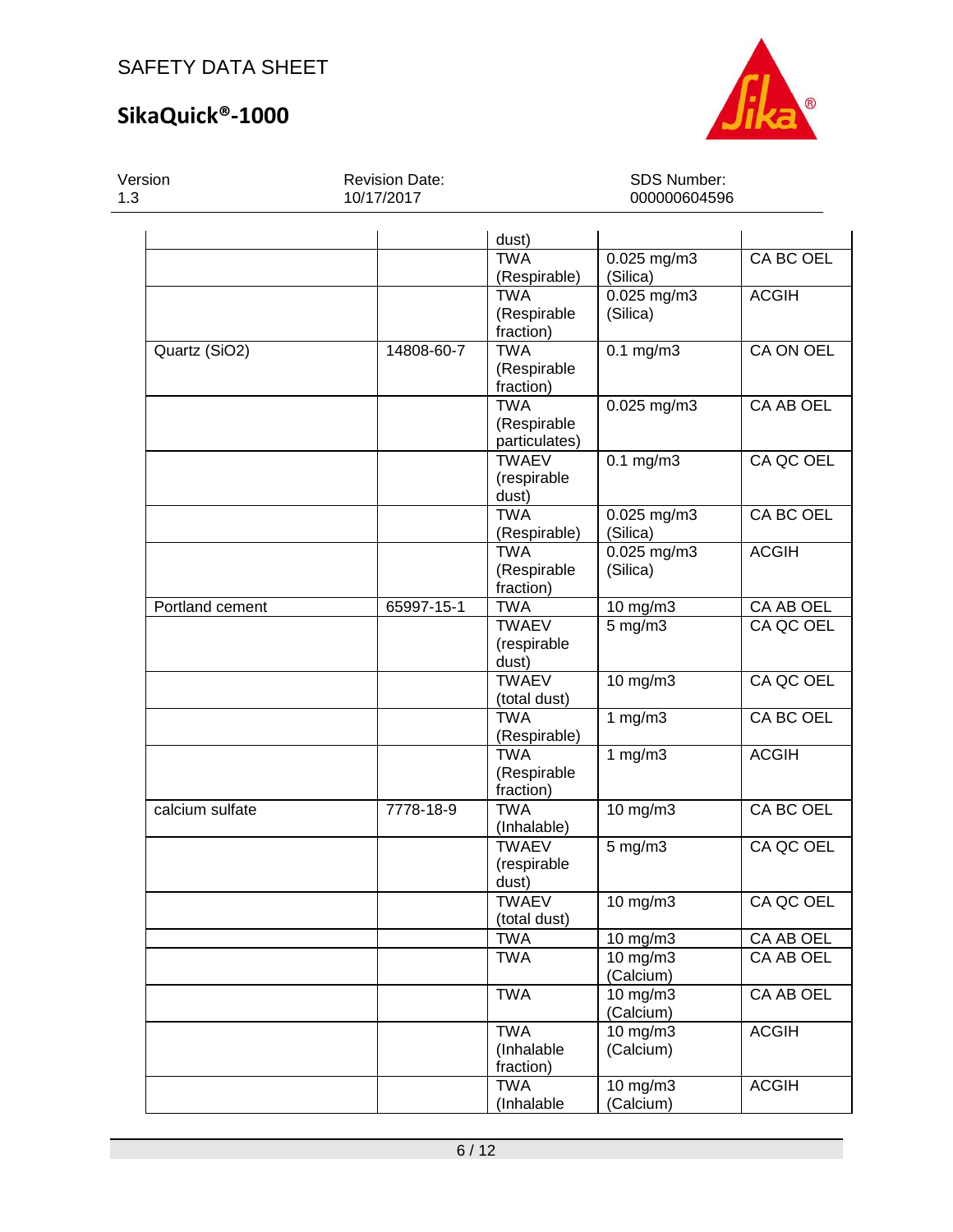# **SikaQuick®-1000**



| Version<br>1.3 |                               | <b>Revision Date:</b><br>10/17/2017                                    | <b>SDS Number:</b><br>000000604596                                                                                                                                                                                                                                                                                                              |
|----------------|-------------------------------|------------------------------------------------------------------------|-------------------------------------------------------------------------------------------------------------------------------------------------------------------------------------------------------------------------------------------------------------------------------------------------------------------------------------------------|
|                |                               |                                                                        | fraction)                                                                                                                                                                                                                                                                                                                                       |
|                | <b>Engineering measures</b>   |                                                                        | : Use of adequate ventilation should be sufficient to control<br>worker exposure to airborne contaminants. If the use of this<br>product generates dust, fumes, gas, vapor or mist, use<br>process enclosures, local exhaust ventilation or other<br>engineering controls to keep worker exposure below any<br>recommended or statutory limits. |
|                | Personal protective equipment |                                                                        |                                                                                                                                                                                                                                                                                                                                                 |
|                | Respiratory protection        |                                                                        | : Use a properly fitted NIOSH approved air-purifying or air-fed<br>respirator complying with an approved standard if a risk<br>assessment indicates this is necessary.                                                                                                                                                                          |
|                |                               |                                                                        | The filter class for the respirator must be suitable for the<br>maximum expected contaminant concentration<br>(gas/vapor/aerosol/particulates) that may arise when<br>handling the product. If this concentration is exceeded, self-<br>contained breathing apparatus must be used.                                                             |
|                | Hand protection               |                                                                        |                                                                                                                                                                                                                                                                                                                                                 |
|                | Remarks                       | necessary.                                                             | : Chemical-resistant, impervious gloves complying with an<br>approved standard should be worn at all times when handling<br>chemical products if a risk assessment indicates this is                                                                                                                                                            |
|                | Eye protection                |                                                                        | Safety eyewear complying with an approved standard should<br>be used when a risk assessment indicates this is necessary.                                                                                                                                                                                                                        |
|                | Skin and body protection      | the specific work-place.                                               | Choose body protection in relation to its type, to the<br>concentration and amount of dangerous substances, and to                                                                                                                                                                                                                              |
|                | Hygiene measures              | the product.<br>before entering eating areas.<br>Avoid breathing dust. | Avoid contact with skin, eyes and clothing.<br>Wash hands before breaks and immediately after handling<br>Remove contaminated clothing and protective equipment<br>Wash thoroughly after handling.                                                                                                                                              |

## **SECTION 9. PHYSICAL AND CHEMICAL PROPERTIES**

Appearance : powder

Color : gray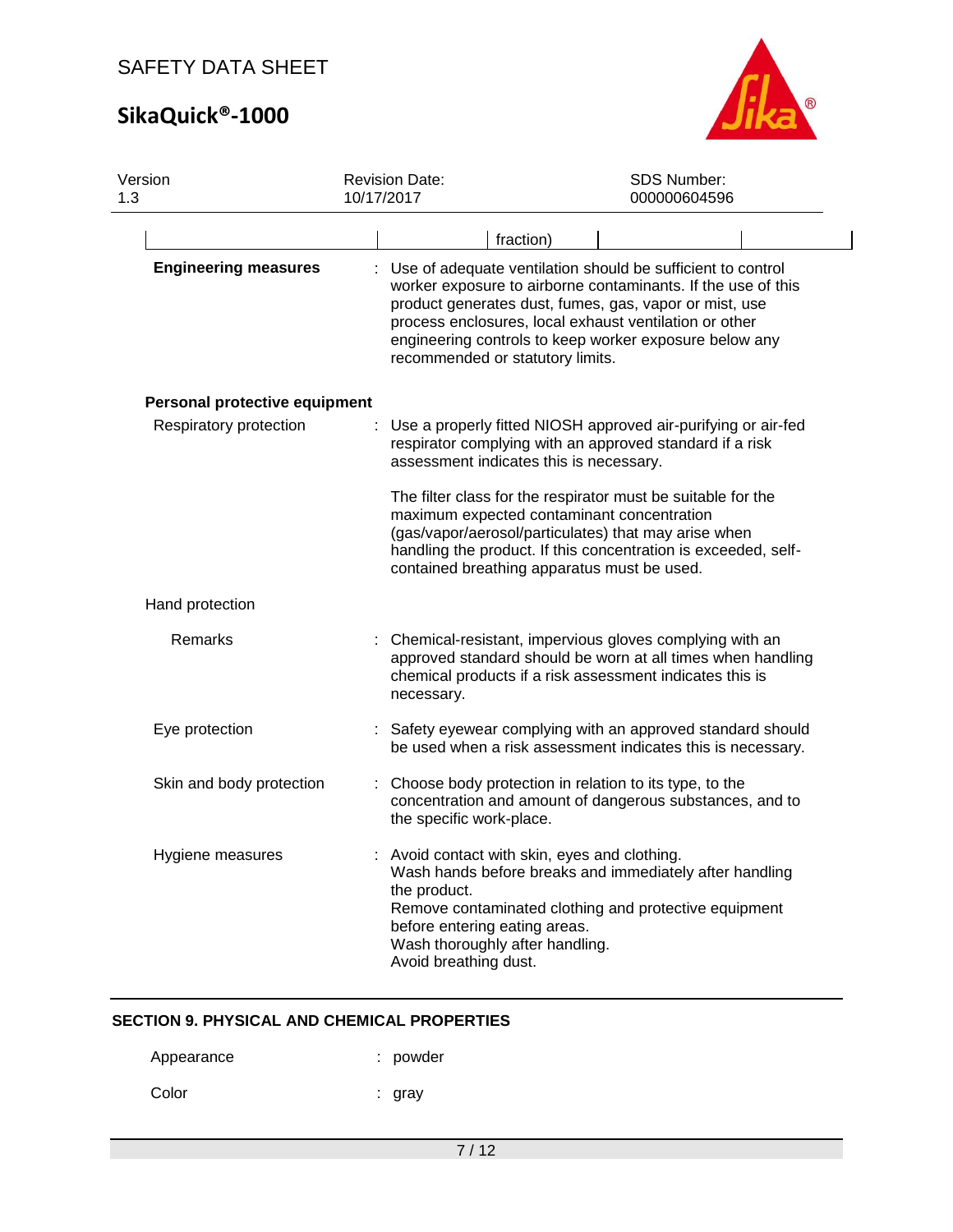# **SikaQuick®-1000**



| Version<br>1.3                             | <b>Revision Date:</b><br>10/17/2017 | SDS Number:<br>000000604596 |
|--------------------------------------------|-------------------------------------|-----------------------------|
| Odor                                       | : odorless                          |                             |
| Odor Threshold                             | No data available                   |                             |
| pH                                         | Not applicable                      |                             |
| Melting point/range / Freezing<br>point    | No data available<br>÷              |                             |
| Boiling point/boiling range                | No data available                   |                             |
| Flash point                                | Not applicable                      |                             |
| Evaporation rate                           | No data available                   |                             |
| Flammability (solid, gas)                  | No data available                   |                             |
| Upper explosion limit                      | No data available                   |                             |
| Lower explosion limit                      | No data available                   |                             |
| Vapor pressure                             | No data available                   |                             |
| Relative vapor density                     | No data available                   |                             |
| Density                                    | : ca. 2.84 g/cm3 (23 °C (73 °F) ()) |                             |
| Solubility(ies)<br>Water solubility        | insoluble<br>÷                      |                             |
| Partition coefficient: n-<br>octanol/water | No data available                   |                             |
| Autoignition temperature                   | : No data available                 |                             |
| Decomposition temperature                  | No data available                   |                             |
| Viscosity, dynamic                         | No data available<br>t              |                             |
| Viscosity, dynamic                         | No data available                   |                             |
| <b>Explosive properties</b>                | No data available                   |                             |
| Molecular weight                           | No data available                   |                             |

## **SECTION 10. STABILITY AND REACTIVITY**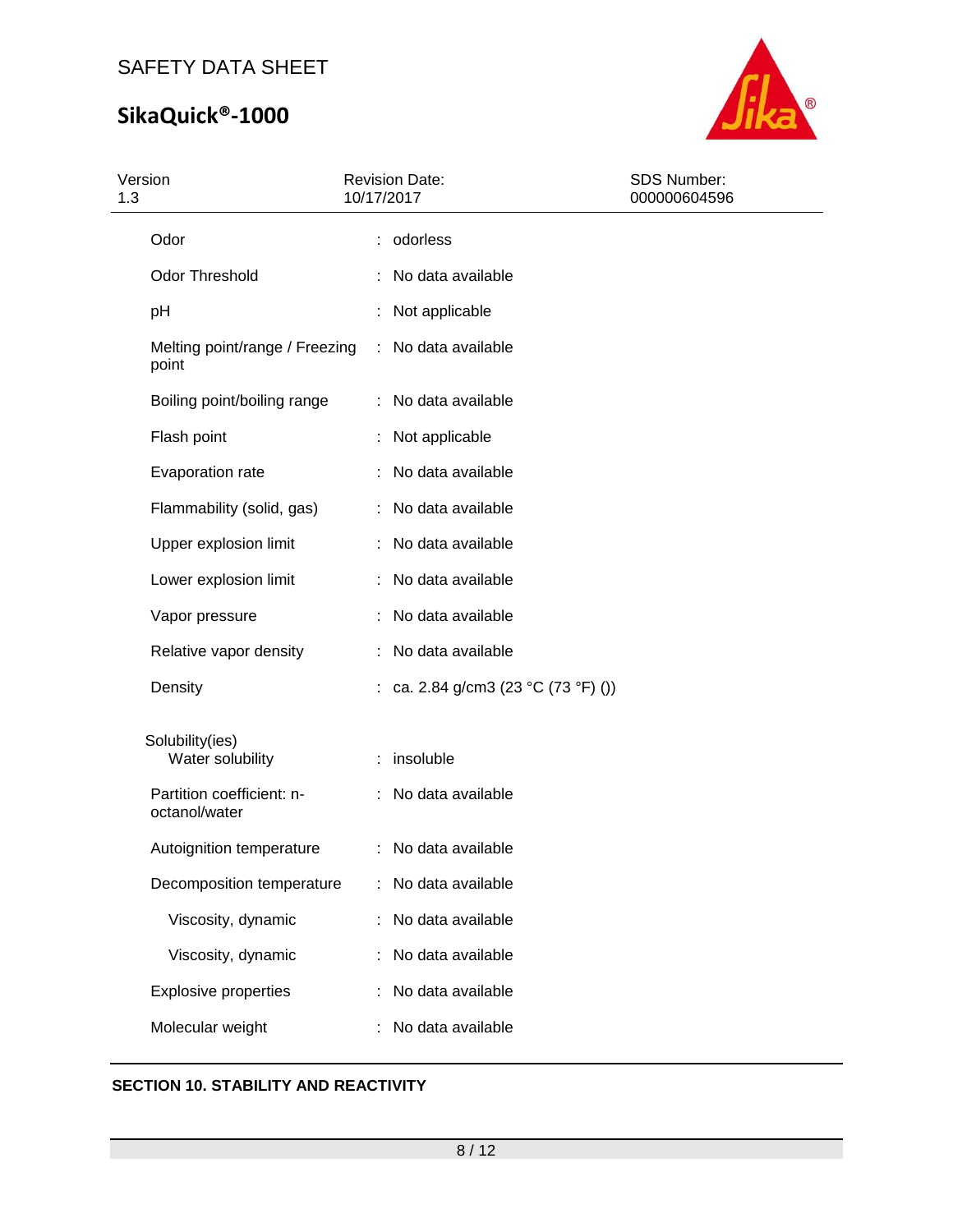# **SikaQuick®-1000**



| Version<br>1.3                                      | <b>Revision Date:</b><br>10/17/2017 | <b>SDS Number:</b><br>000000604596                            |
|-----------------------------------------------------|-------------------------------------|---------------------------------------------------------------|
| Reactivity                                          |                                     | : No dangerous reaction known under conditions of normal use. |
| Chemical stability                                  | : The product is chemically stable. |                                                               |
| Possibility of hazardous<br>reactions               |                                     | : Stable under recommended storage conditions.                |
| Conditions to avoid                                 | : No data available                 |                                                               |
| Incompatible materials                              | : No data available                 |                                                               |
| No decomposition if stored and applied as directed. |                                     |                                                               |

## **SECTION 11. TOXICOLOGICAL INFORMATION**

### **Acute toxicity**

Not classified based on available information.

### **Skin corrosion/irritation**

Causes severe burns.

### **Serious eye damage/eye irritation**

Causes serious eye damage.

#### **Respiratory or skin sensitization**

Skin sensitization: May cause an allergic skin reaction. Respiratory sensitization: Not classified based on available information.

### **Product:**

Remarks: Product contains Portland cement which contains a chromate reducing agent. If the storage conditions are not appropriate (exposure to humidity) or the storage period is exceeded, the effectiveness of the reducing agent can be diminished prematurely and the product may become skin sensitizing.

#### **Germ cell mutagenicity**

Not classified based on available information.

### **Carcinogenicity**

May cause cancer by inhalation.

| <b>IARC</b> | Group 1: Carcinogenic to humans |            |
|-------------|---------------------------------|------------|
|             | Quartz (SiO2) <5µm              | 14808-60-7 |
|             | Quartz (SiO2)                   | 14808-60-7 |
| <b>NTP</b>  | Known to be human carcinogen    |            |
|             | Quartz (SiO2) <5µm              | 14808-60-7 |
|             |                                 |            |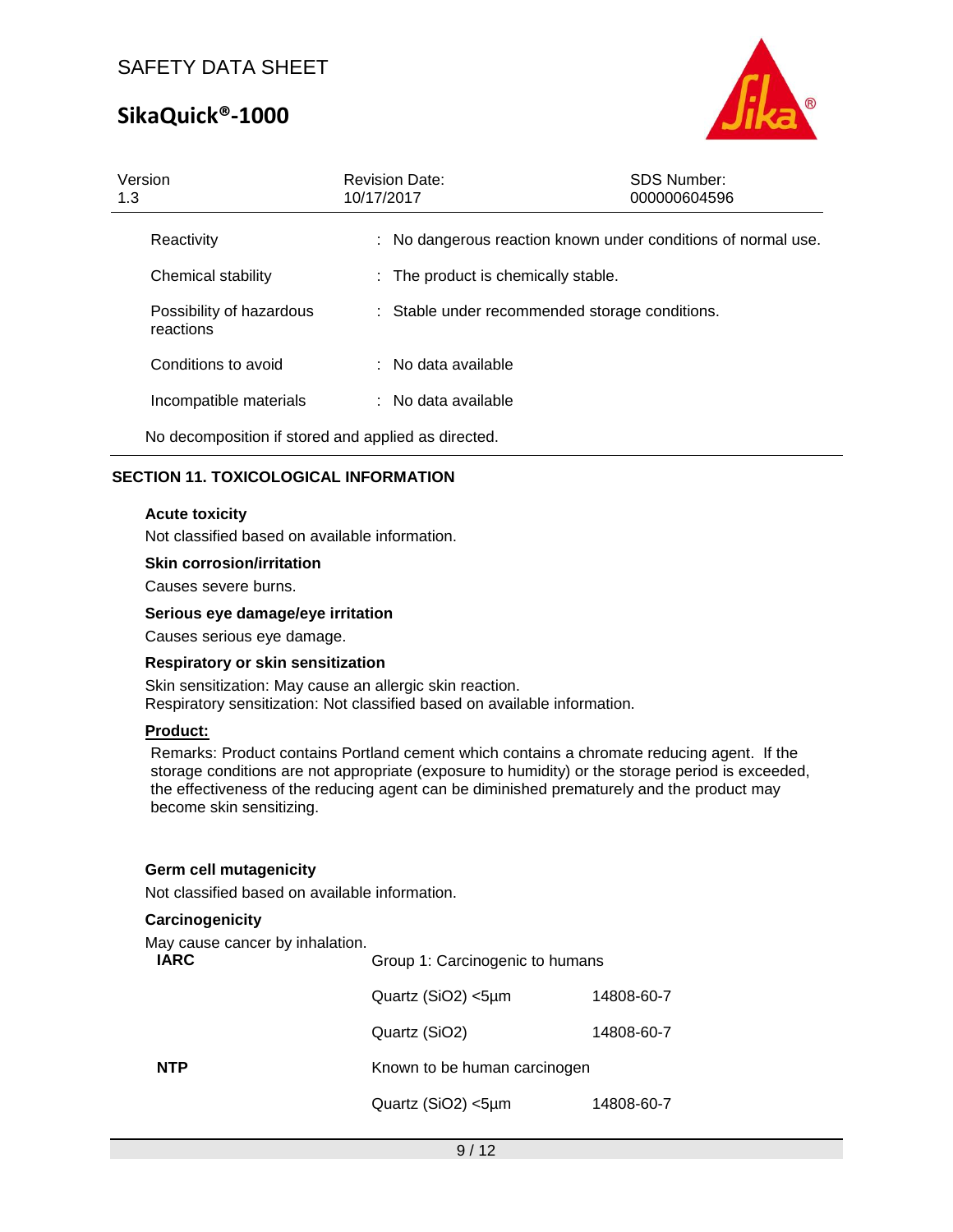# **SikaQuick®-1000**



| Version<br>1.3                                                   | <b>Revision Date:</b><br>10/17/2017                                     | <b>SDS Number:</b><br>000000604596                           |
|------------------------------------------------------------------|-------------------------------------------------------------------------|--------------------------------------------------------------|
|                                                                  | Quartz (SiO2)                                                           | 14808-60-7                                                   |
| <b>Reproductive toxicity</b>                                     | Not classified based on available information.                          |                                                              |
| <b>STOT-single exposure</b><br>May cause respiratory irritation. |                                                                         |                                                              |
| <b>STOT-repeated exposure</b>                                    | Causes damage to organs (Lungs) through prolonged or repeated exposure. |                                                              |
| <b>Aspiration toxicity</b>                                       | Not classified based on available information.                          |                                                              |
| <b>SECTION 12. ECOLOGICAL INFORMATION</b>                        |                                                                         |                                                              |
| <b>Ecotoxicity</b>                                               |                                                                         |                                                              |
| No data available                                                |                                                                         |                                                              |
| <b>Persistence and degradability</b><br>No data available        |                                                                         |                                                              |
| <b>Bioaccumulative potential</b><br>No data available            |                                                                         |                                                              |
| <b>Mobility in soil</b><br>No data available                     |                                                                         |                                                              |
| Other adverse effects                                            |                                                                         |                                                              |
| <b>Product:</b>                                                  |                                                                         |                                                              |
| Additional ecological<br>information                             | container in a safe way.                                                | : Do not empty into drains; dispose of this material and its |

## **SECTION 13. DISPOSAL CONSIDERATIONS**

| <b>Disposal methods</b> |                                                                                                                                                                                                                               |
|-------------------------|-------------------------------------------------------------------------------------------------------------------------------------------------------------------------------------------------------------------------------|
| Waste from residues     | : Disposal of this product, solutions and any by-products should<br>at all times comply with the requirements of environmental<br>protection and waste disposal legislation and any regional<br>local authority requirements. |
| Contaminated packaging  | : Empty containers should be taken to an approved waste<br>handling site for recycling or disposal.                                                                                                                           |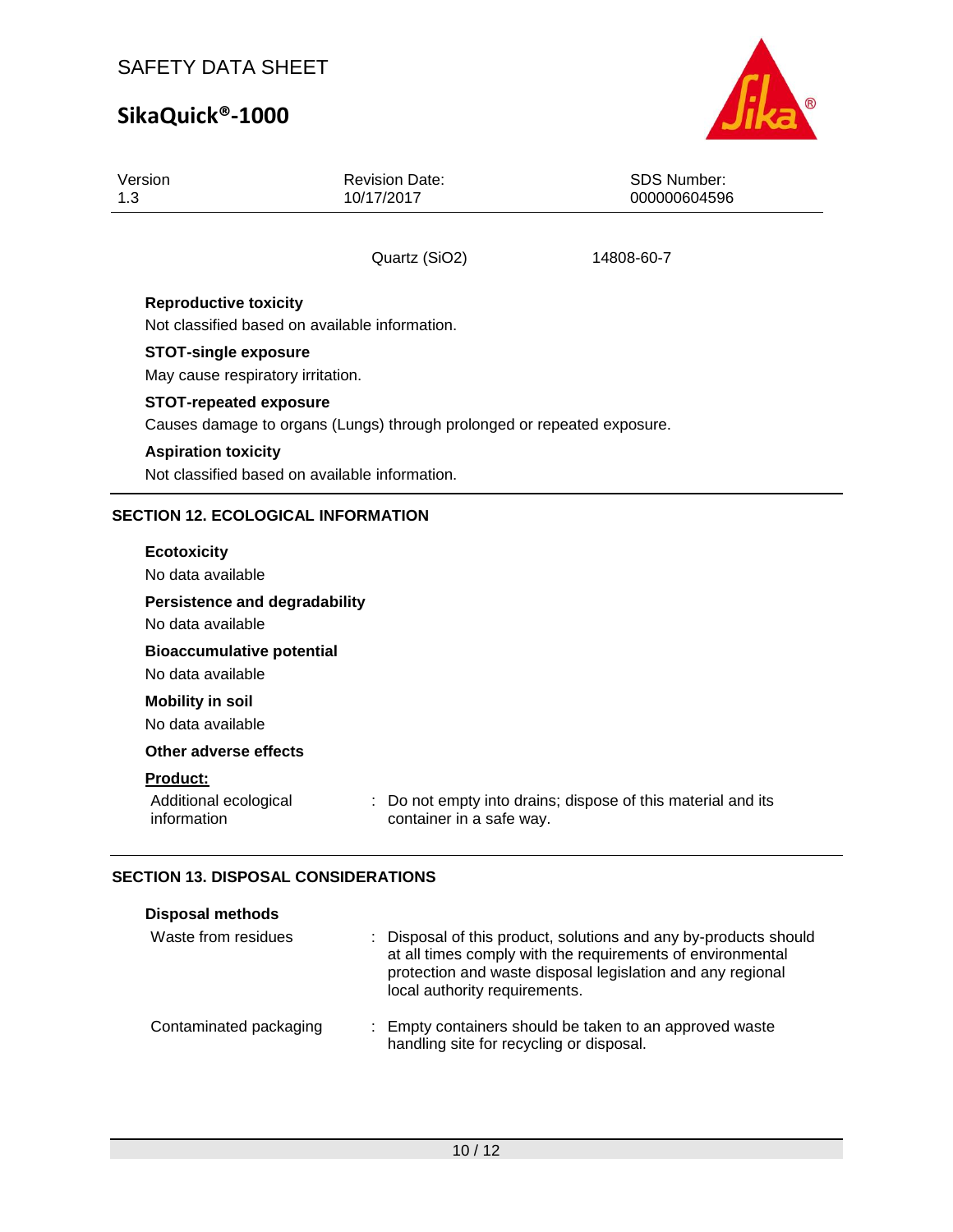## **SikaQuick®-1000**



| Version | <b>Revision Date:</b> | SDS Number:  |
|---------|-----------------------|--------------|
| 1.3     | 10/17/2017            | 000000604596 |

### **SECTION 14. TRANSPORT INFORMATION**

**Domestic regulation TDG (road/train)** Not dangerous goods

#### **International Regulations**

**IATA-DGR** Not dangerous goods **IMDG-Code** Not dangerous goods

### **Transport in bulk according to Annex II of MARPOL 73/78 and the IBC Code**

Not applicable for product as supplied.

### **SECTION 15. REGULATORY INFORMATION**

#### **Canadian lists**

No substances are subject to a Significant New Activity Notification.

## **SECTION 16. OTHER INFORMATION**

Revision Date : 10/17/2017 Prepared by : R & D of Sika Canada Inc.

Notice to Reader:

The information contained in this Material Safety Data Sheet applies only to the actual Sika Canada product identified and described herein. This information is not intended to address, nor does it address the use or application of the identified Sika product in combination with any other material, product or process. All of the information set forth herein is based on technical data regarding the identified product that Sika believes to be reliable as of the date hereof. Prior to each use of any Sika product, the user must always read and follow the warnings and instructions on the product's current Product Data Sheet, product label and Material Safety Data Sheet for each Sika product, which are available at web site and/or telephone number listed.

SIKA MAKES NO WARRANTIES EXPRESS OR IMPLIED AND ASSUMES NO LIABILITY ARISING FROM THIS INFORMATION OR ITS USE. SIKA SHALL NOT BE LIABLE UNDER ANY LEGAL THEORY FOR SPECIAL OR CONSEQUENTIAL DAMAGES AND SHALL NOT BE RESPONSIBLE FOR THE USE OF THIS PRODUCT IN A MANNER TO INFRINGE ON ANY PATENT OR ANY OTHER INTELLECTUAL PROPERTY RIGHTS HELD BY OTHERS.

All sales of Sika products are subject to its current terms and conditions of sale available at www.sika.ca or 514-697-2610.

## **Full text of other abbreviations**